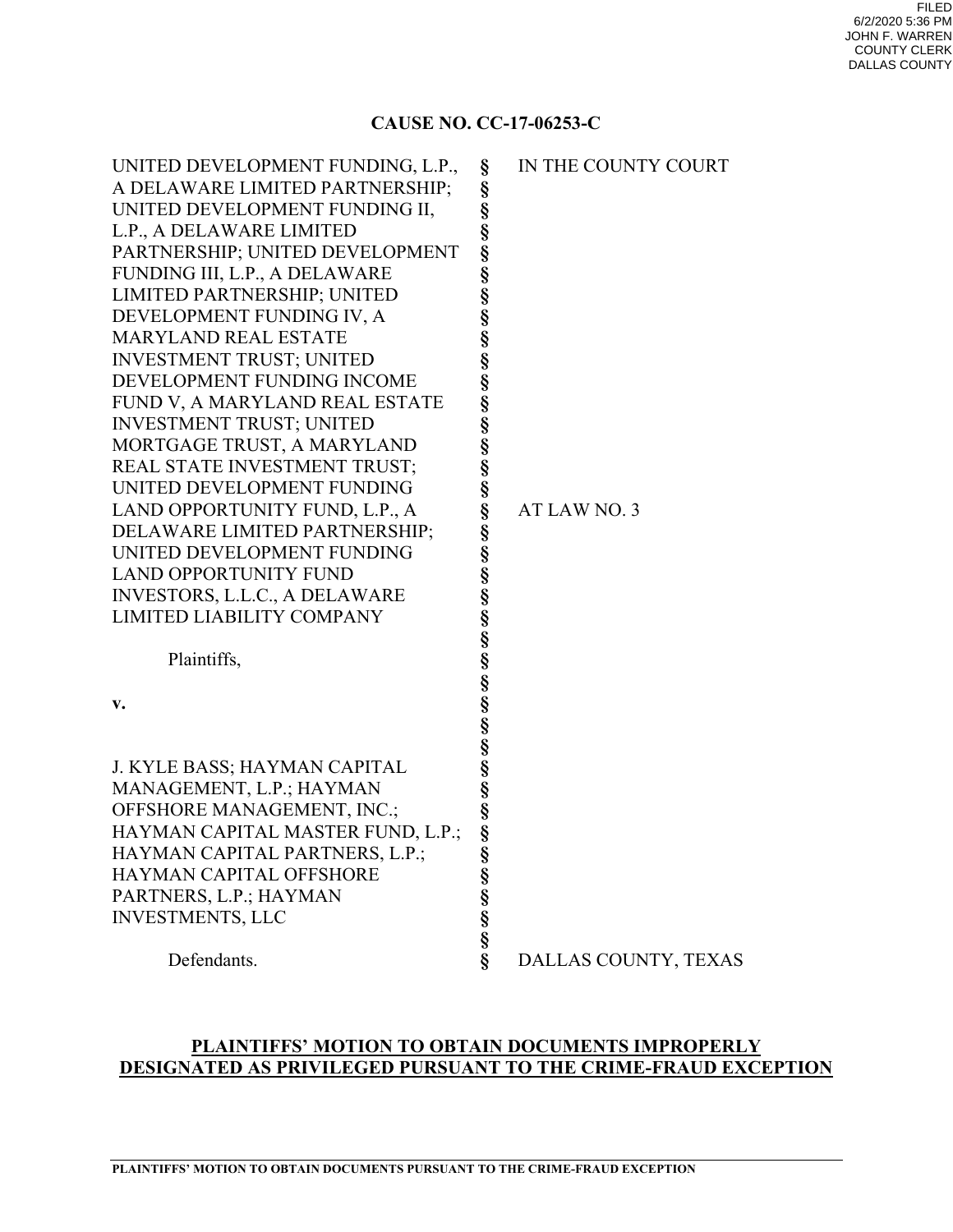# **TABLE OF CONTENTS**

# **Page**

| $\mathbf{I}$ . |                |                                                                                                                                                |  |
|----------------|----------------|------------------------------------------------------------------------------------------------------------------------------------------------|--|
| II.            |                |                                                                                                                                                |  |
|                | A.             | Texas courts apply a two-part test to determine whether the crime-fraud                                                                        |  |
|                | B.             | Part One: UDF has established a prima facie case that Hayman was<br>engaged in a criminal and fraudulent "short-and-distort" scheme that falls |  |
|                | $\mathbf{C}$ . | Part Two: Each of the documents Hayman withheld is related to its                                                                              |  |
|                |                |                                                                                                                                                |  |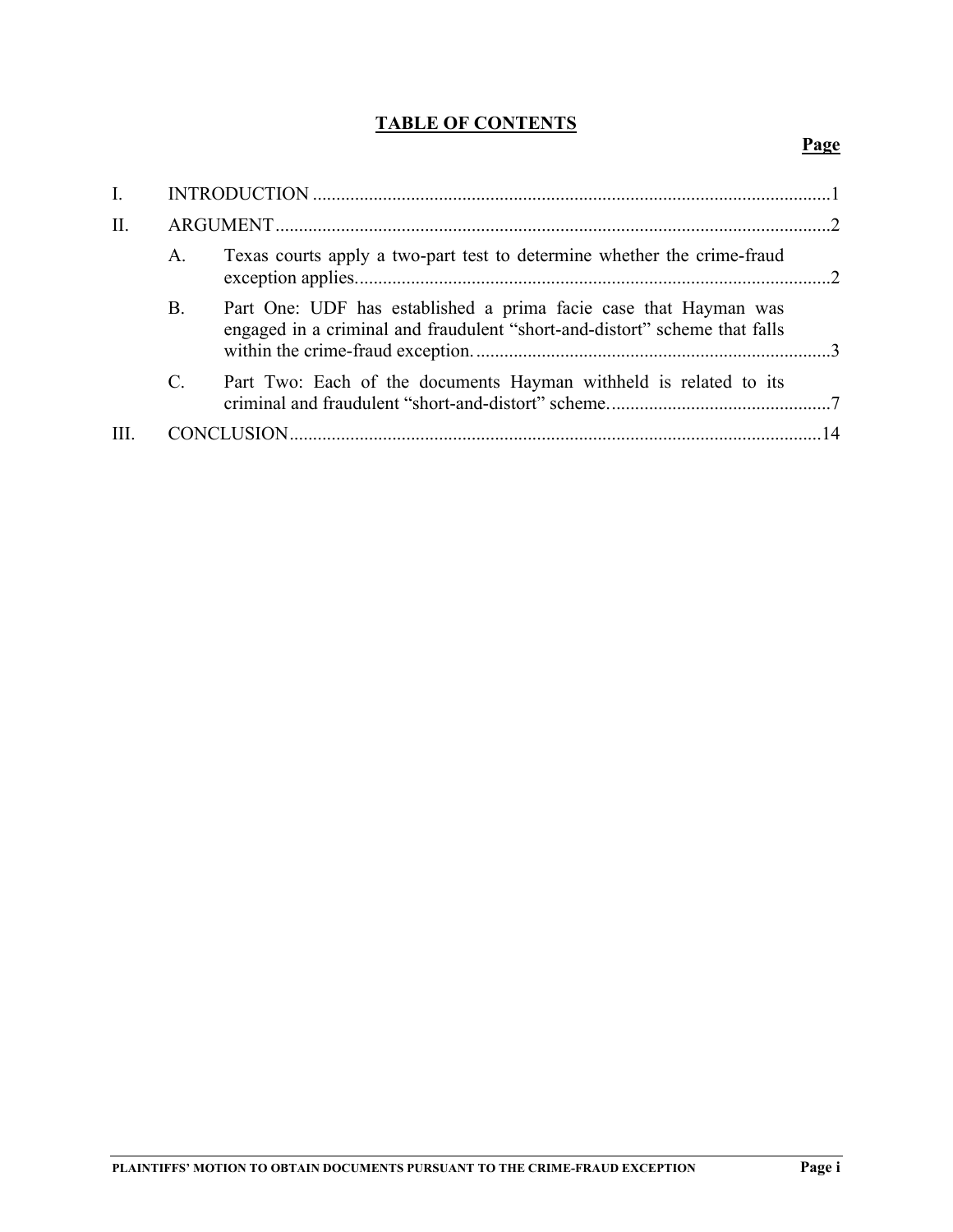# **TABLE OF AUTHORITIES**

# **Cases**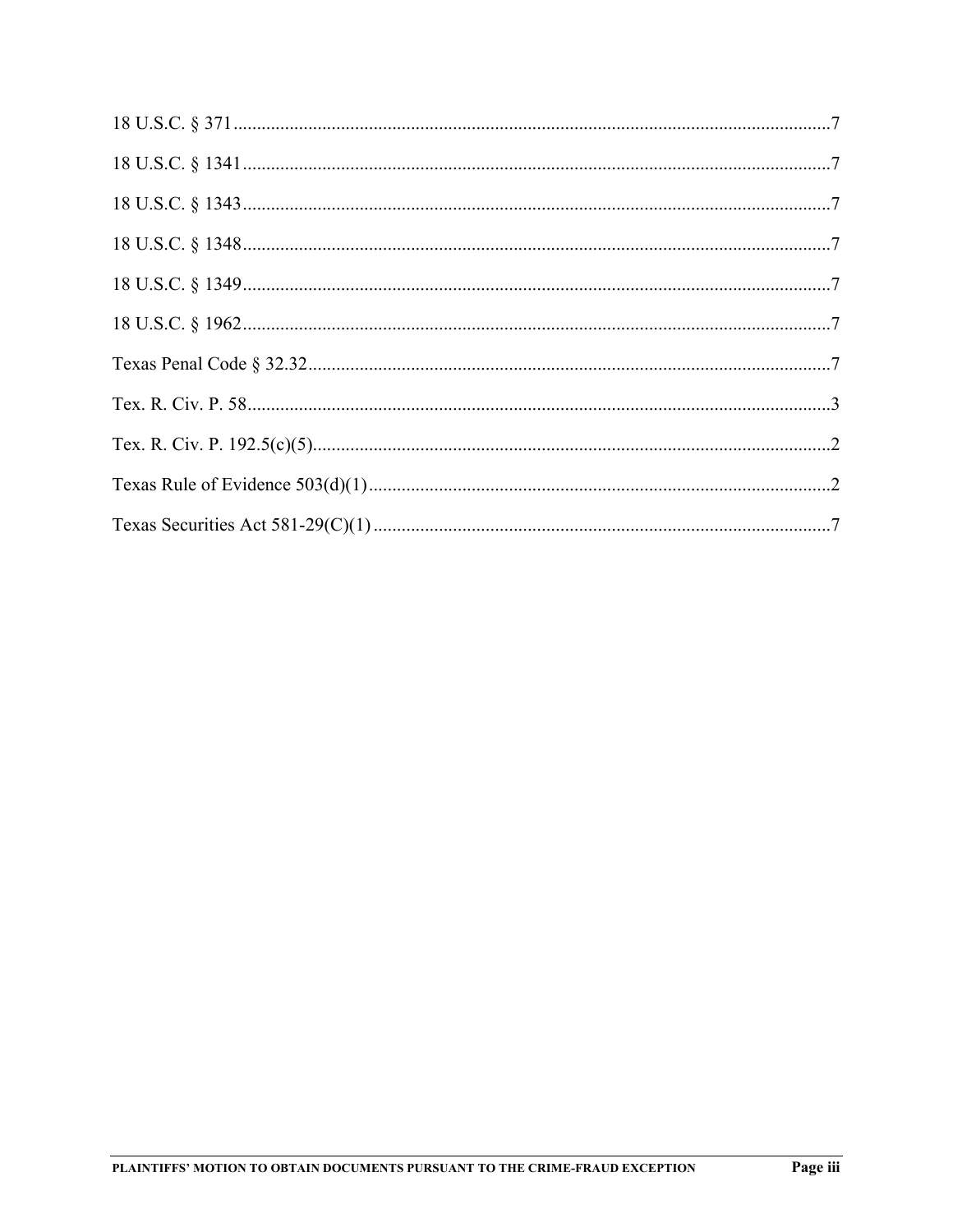Plaintiffs United Development Funding, L.P., et al. (collectively, "UDF") file this motion under the crime-fraud exception to obtain hundreds of documents improperly designated as attorney-client privileged or protected by the attorney work product doctrine and thus withheld from production by Defendants J. Kyle Bass, et al. (collectively, "Hayman").

#### **I. INTRODUCTION**

In 2018, Hayman withheld over 300 emails that were responsive to the agreed-upon discovery order on the grounds of attorney-client privilege and/or attorney work product.<sup>[1](#page-4-0)</sup> But these emails, which reflect Hayman's criminal and fraudulent "short-and-distort" scheme to drive down UDF's stock price, buy up UDF's assets in bankruptcy, and reap a \$100 million profit, are not protected from disclosure under Texas law.

Texas courts apply the crime-fraud exception to the attorney-client privilege and the attorney work product doctrine where, as here, a party makes a prima facie showing of a contemplated fraud or crime and a relationship between the withheld document and the underlying fraudulent or criminal conduct. *See Granada Corp. v. Honorable First Court of Appeals*, 844 S.W.2d 223, 227 (Tex. 1992). UDF easily meets that test here.

The Court of Appeals has already found a prima facie case of fraud by Hayman, and Hayman's actions in carrying out that fraud also constitute criminal conduct under federal and state laws. The emails on Hayman's privilege log took place during this fraudulent and criminal

<span id="page-4-0"></span><sup>&</sup>lt;sup>1</sup> UDF set forth the procedural history of Hayman's ever-evolving privilege log in UDF's Amended Objection to Special Master Report. UDF is filing this motion separately because the arguments herein were not raised in UDF's original motion to compel compliance with courtordered discovery, and thus were not considered by the Special Master and were not the subject of UDF's prior objection to the Special Master Order.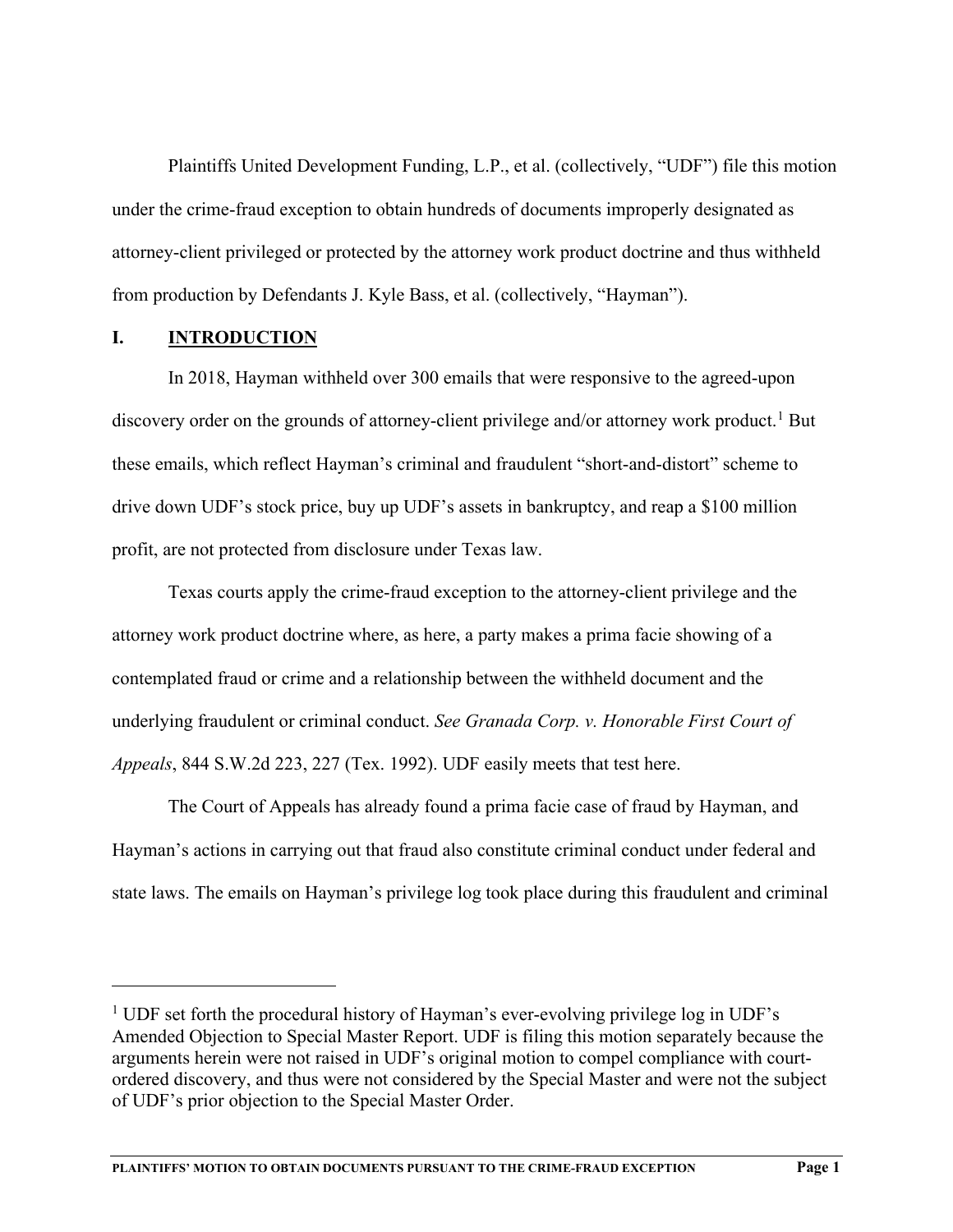scheme, and each of the emails necessarily relates to that scheme because Hayman had no other reason to discuss UDF. As such, none of the emails on Hayman's privilege log is privileged.

# **II. ARGUMENT**

## **A. Texas courts apply a two-part test to determine whether the crime-fraud exception applies.**

The crime-fraud exception is codified in Texas Rule of Evidence  $503(d)(1)$ , which states that the attorney-client privilege does not apply "[i]f the lawyer's services were sought or obtained to enable or aid anyone to commit or plan to commit what the *client knew or reasonably should have known* to be a crime or fraud." (emphasis added); *see also Freeman v. Bianchi*, 820 S.W.2d 853, 861 (Tex. App.—Houston [1st Dist.] 1991), *aff'd sub nom. Granada Corp. v. Hon. First Court of Appeals*, 844 S.W.2d 223 (Tex. 1992) (holding that the crime-fraud exception also applies to claims of work product protection under Tex. R. Civ. P. 192.5(c)(5)). The rule focuses on the client's knowledge—not the attorney's knowledge—as "the attorney need not be aware his services were obtained to further the commission of a crime or fraud by the client." *Rodriguez v. MumboJumbo, L.L.C.*, 347 S.W.3d 924, 927 (Tex. App.—Dallas 2011, no pet.).

A party asserting the crime-fraud exception must satisfy a two-part test. First, the proponent must show a prima facie case of a contemplated fraud or crime. *Granada Corp. v. Honorable First Court of Appeals*, 844 S.W.2d 223, 227 (Tex. 1992). Second, there must be a relationship between the document and that prima facie evidence. *Id.*

To establish a prima facie case, the party asserting the crime-fraud exception must put forth sufficient evidence that, "if believed by the trier of fact, would establish the elements of a fraud [or crime] that was ongoing or about to be committed when the document was prepared."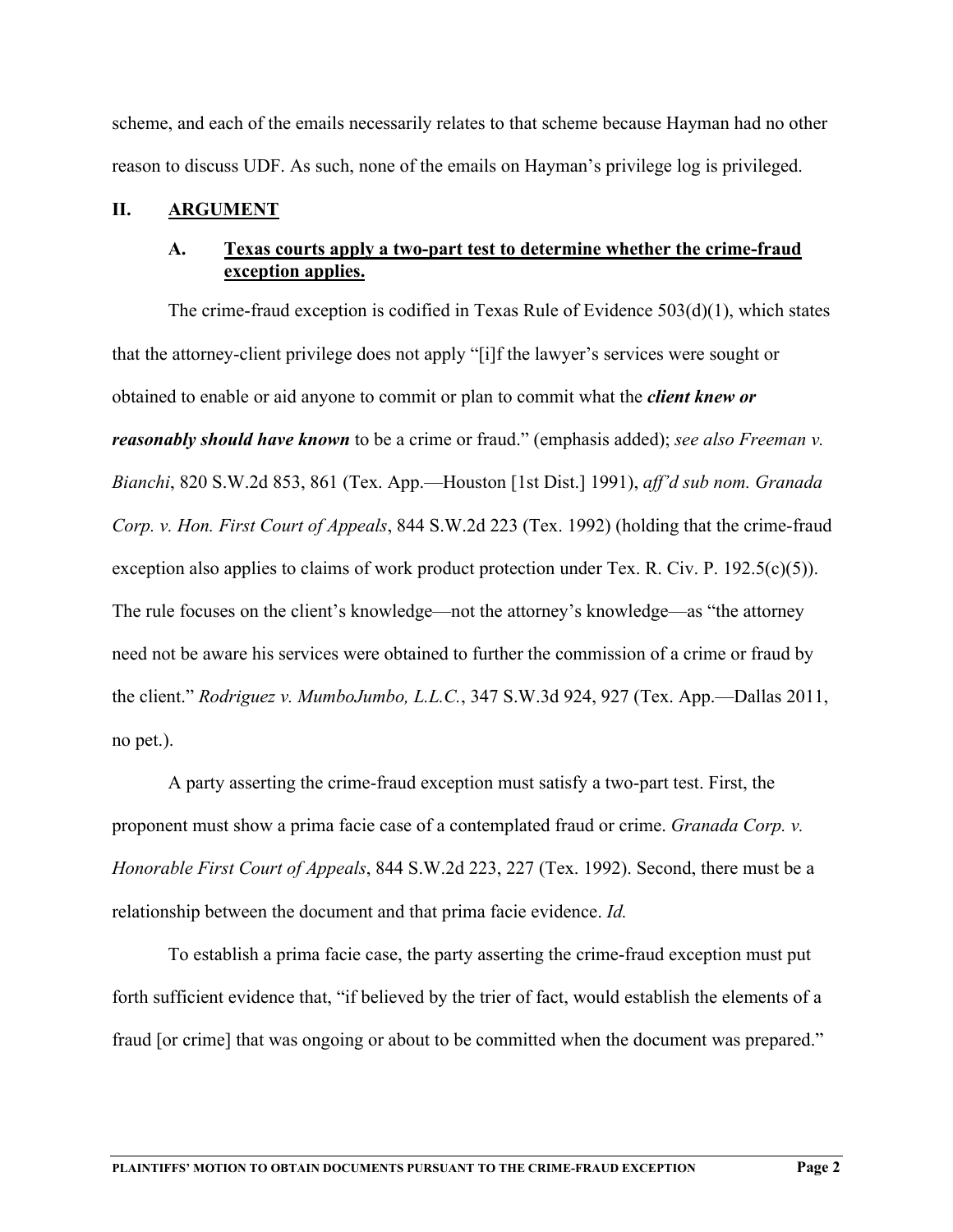*Freeman*, 820 S.W.2d at 861-62; *see also Granada Corp.*, 844 S.W.2d at 227 (stating that the evidence need only show a mere "possibility of fraud").

In considering whether there is a prima facie case, Texas courts apply an expansive definition of "fraud." For example, "fraud" is sometimes defined as "[a] generic term, embracing all multifarious means which human ingenuity can devise, and which are resorted to by one individual *to get advantage over another by false suggestions or by suppression of truth, and includes all surprise, trick, cunning, dissembling, and any unfair way by which another is cheated.*" *Volcanic Gardens Mgmt. Co. v. Paxson*, 847 S.W.2d 343, 347 (Tex. App.—El Paso 1993, no pet.) (emphasis added). More generally, the crime-fraud exception "com[es] into play when a prospective client seeks the assistance of an attorney in order to make a false statement or statements of material fact or law to a third person or the court *for personal advantage*." *Id.* at 348. (emphasis added).

The Court may review and consider the allegedly privileged documents at issue, as well as other evidence, to assess if the challenger has established a prima facie case. *Freeman*, 820 S.W.2d at 862.

#### **B. Part One: UDF has established a prima facie case that Hayman was engaged in a criminal and fraudulent "short-and-distort" scheme that falls within the crime-fraud exception.**

UDF has already established that Hayman made false statements of fact to enrich itself at UDF's expense, using a well-established form of manipulation that, unfortunately, human ingenuity has devised. As detailed in UDF's petition and its opposition to Hayman's TCPA motion to dismiss, Hayman engaged in a fraudulent and illegal "short-and-distort" scheme whereby Hayman widely disseminated false information about UDF's business in order to destroy UDF and enrich Hayman by over \$100 million. Those pleadings and evidence are adopted by reference. *See* Tex. R. Civ. P. 58.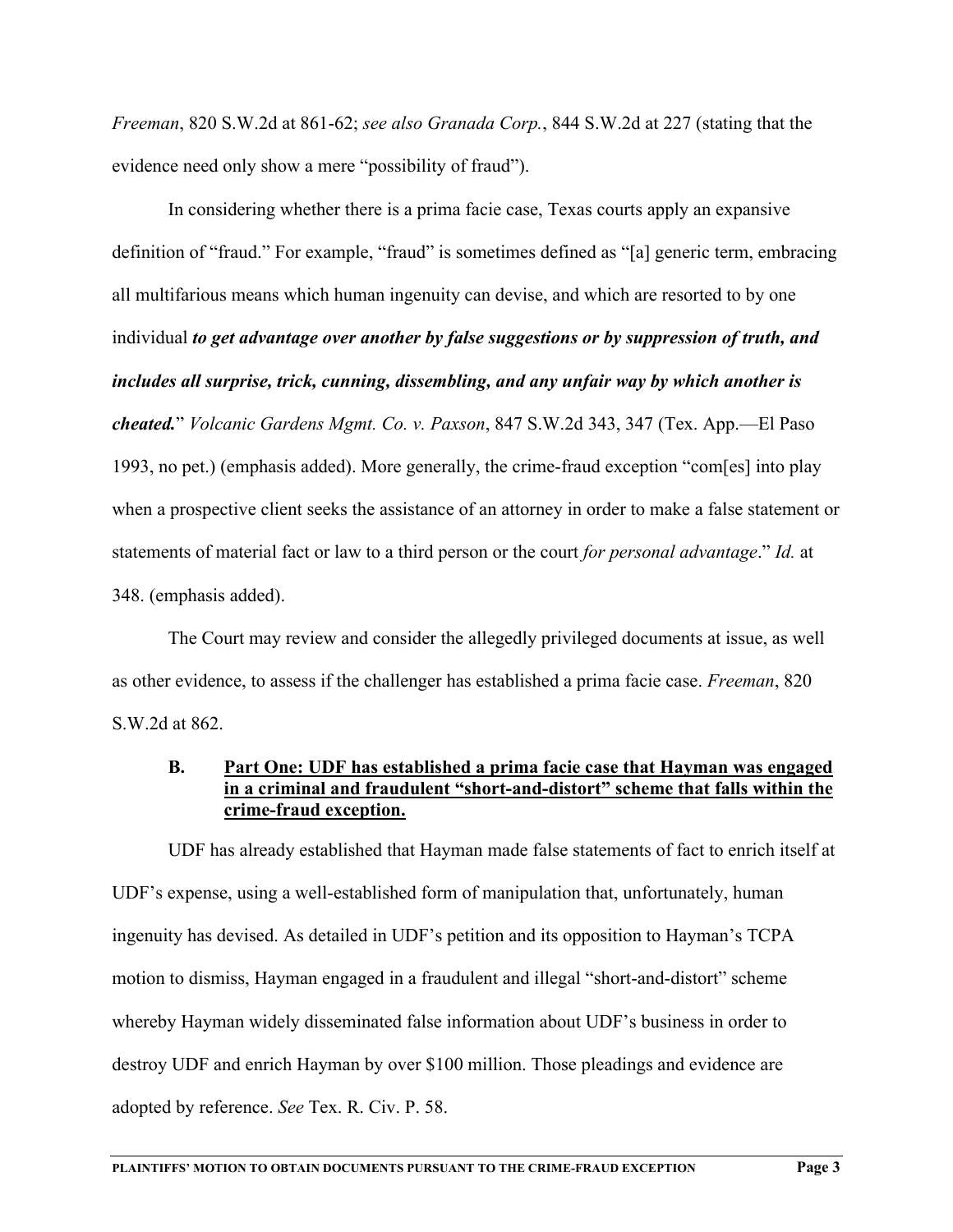To refresh the Court, an investor may choose to "short" a stock when the investor believes that the price of the stock is going to drop, not rise. At a high level, short selling involves a three-step process: (a) the short seller borrows shares of the stock by paying a fee to a lender, (b) the short seller then sells the shares immediately at the market price, and (c) the short seller repurchases the shares and returns the repurchased shares to whoever lent the shares to the short seller.

Generally speaking, if the stock price goes down, the short seller makes money. That creates a dangerous incentive for a short seller to *make* the stock go down. Not only does the short seller want to earn a profit, the short seller wants to avoid the two major risks of selling short. First, unlike a traditional stock purchase, shorting a stock exposes the short seller to the possibility of unlimited losses because the price of a stock can keep rising indefinitely (thus, if the stock price goes up, the short seller can go broke). Second, the short seller also has to pay a daily "carry cost"—the fee paid to the lender—for so long as the short position is maintained. Thus, if the short seller has to pay a high carry cost, the short seller can lose money even if the stock price goes down. That risk further incentivizes the short seller to *make* the stock price go down, and go down fast, which is a great temptation for wrongdoing.

Here, Hayman built up a \$60 million short position in UDF, which created a great incentive for fraudulent conduct. *See* Declaration of Jonathan E. Sommer in Support of Plaintiffs' Motion to Obtain Documents Improperly Designated as Privileged Pursuant to the Crime-Fraud Exception ("Sommer Decl."), Ex. A at 7-8, 39, Ex. 45. On top of that, Hayman had already paid \$10 million in carrying costs, such that Hayman was \$10 million in the hole on its short position at the time of its anonymous posts about UDF—further incentivizing fraudulent conduct. *Id.*, Ex. 45. Even more sinister, Hayman had a plan to cause UDF's collapse and then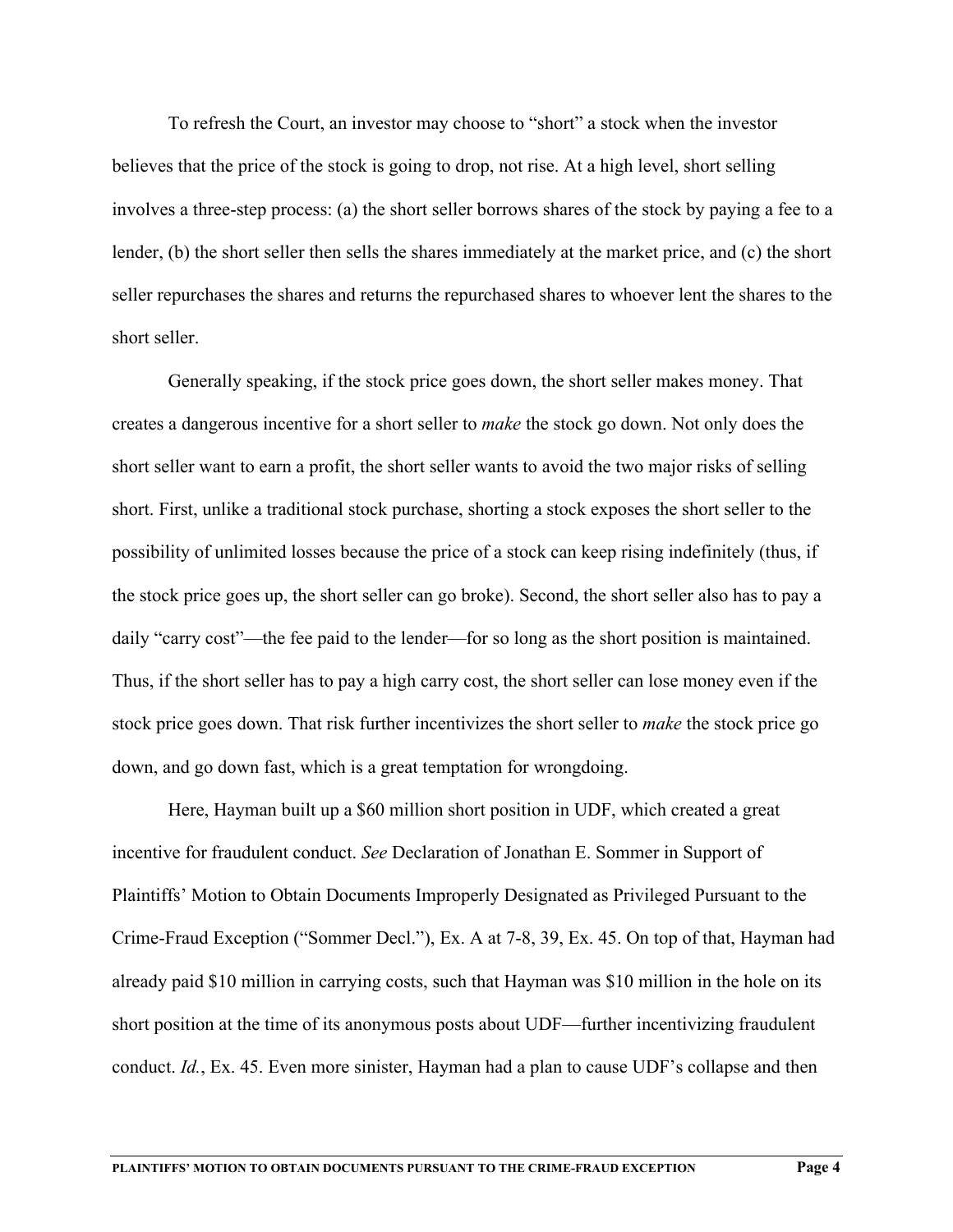acquire UDF-financed real estate on the cheap from UDF's banks—further incentivizing fraudulent conduct. *Id.*, Ex. A at 37, Exs. 23, 28. And, on top of that, Hayman had shorted other stocks that it considered to be part of the "UDF basket" such that these other stocks would drop when Hayman caused UDF stock to drop—further incentivizing fraudulent conduct. *Id.*, Exs. 19, 23. None of Hayman's positions was known to UDF or the market when Hayman began publishing its anonymous posts in December 2015.

With so much money secretly at stake, Hayman decided to execute a classic "short-anddistort" scheme, which is both criminal and fraudulent, by launching a false and misleading attack on UDF's business as a Ponzi scheme (the "distort") for the purpose of panicking UDF investors so that Hayman could profit from its stock position (the "short"). Hayman purposefully hid its identity (and therefore its extreme bias against UDF) by publishing under a false name, on a website that agreed to lie about Hayman being the author of the posts, and agreed to rig the website so that no reader could make any comments warning investors this was a "short and distort" scheme. Sommer Decl., Ex. B at 13-15**.** Hayman started publishing its hit pieces under the name "Ernest Poole" on December 10, 2015, and UDF's stock price dropped 50% in two days. *Id*. at 16. In the buildup to December 10, Hayman had instructed its traders to "short as much [UDF stock] as you can" in order to maximize Hayman's profit from its criminal and fraudulent short-and-distort scheme. *Id*. at 14.

In affirming this Court's denial of Hayman's TCPA motion to dismiss, the Court of Appeals found that UDF had established a prima facie case of "short-and-distort" fraud. Specifically, the Court of Appeals found that UDF had established a prima facie case that "Hayman published and disseminated … false and misleading statements about UDF's business in order to drive down UDF's stock price and profit from several large short positions it had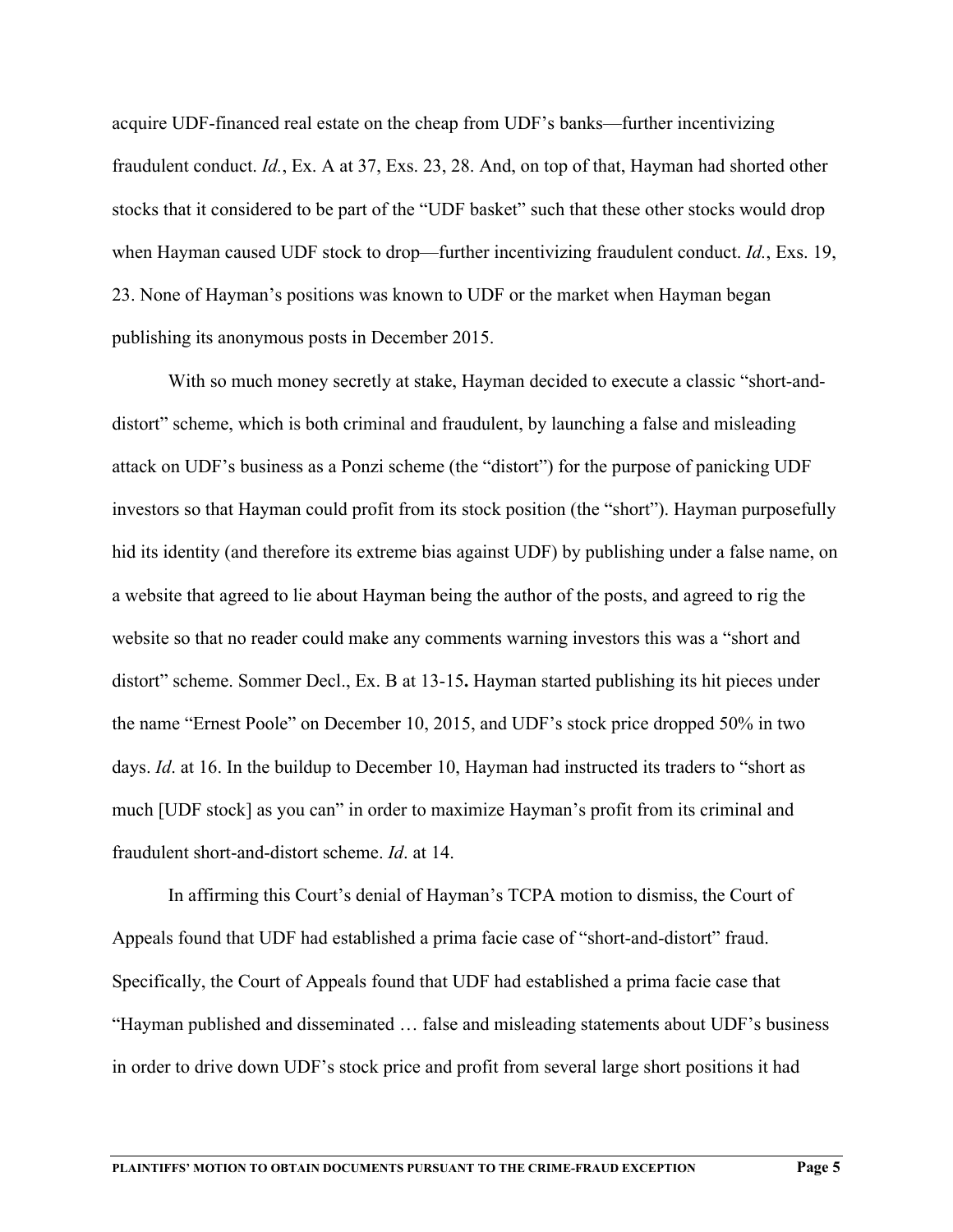taken in UDF stock." *See* Sommer Decl., Ex. A at 5. The Court of Appeals further found "voluminous" evidence that (1) Hayman made multiple false statement about UDF (*id*. at 12, 28- 35), (2) Hayman acted with actual malice (*id*. at 35-40), and (3) Hayman's false statements were made as part of Hayman's "plan to profit from the extraordinary short positions it took against UDF" (*id*. at 36-37). The Court of Appeals also found that UDF produced sufficient evidence that "Hayman did not want to be identified as the publisher of the posts … so that its statements would be more certain to plunge UDF's stock value, resulting in a huge profit to Hayman, which, in fact, is what happened." *Id*. at 38-39.

These findings by the Court of Appeals constitute more than sufficient prima face evidence to satisfy the first prong of the two-part test for the crime-fraud exception: Hayman committed a fraud. *See Volcanic Gardens*, 847 S.W.2d at 347 ("fraud" for purposes of the crimefraud exception includes "all multifarious means which human ingenuity can devise"); *see also id*. at 347-48 (using false suggestions and suppressing the truth to cheat Plaintiffs for Defendants' personal advantage falls within the crime-fraud exception).

Furthermore, even though it is enough for UDF to have shown that Hayman committed a fraud, Hayman's "short-and-distort" scheme is also a criminal violation of federal and state securities laws because Hayman sought to manipulate the price of UDF stock by making false statements. *See, e.g*., *United States v. Royer*, 549 F.3d 886, 899-900 (2d Cir. 2008) (affirming conviction of FBI Agent and short seller charged with criminal RICO and securities fraud violations for executing an illegal "short-and-distort" fraud); *see also SEC. v. Lemelson*, 355 F.Supp. 3d 107 ([2](#page-9-0)019) (SEC charging fraud in relation to short and distort scheme).<sup>2</sup> Numerous

<span id="page-9-0"></span><sup>2</sup> The SEC also issued a press release in the *Lemelson* case that summarizes well the nature of short-and-distort: "After establishing his short position, the complaint charges that [the short seller] made a series of false statements to shake investor confidence in [the target company],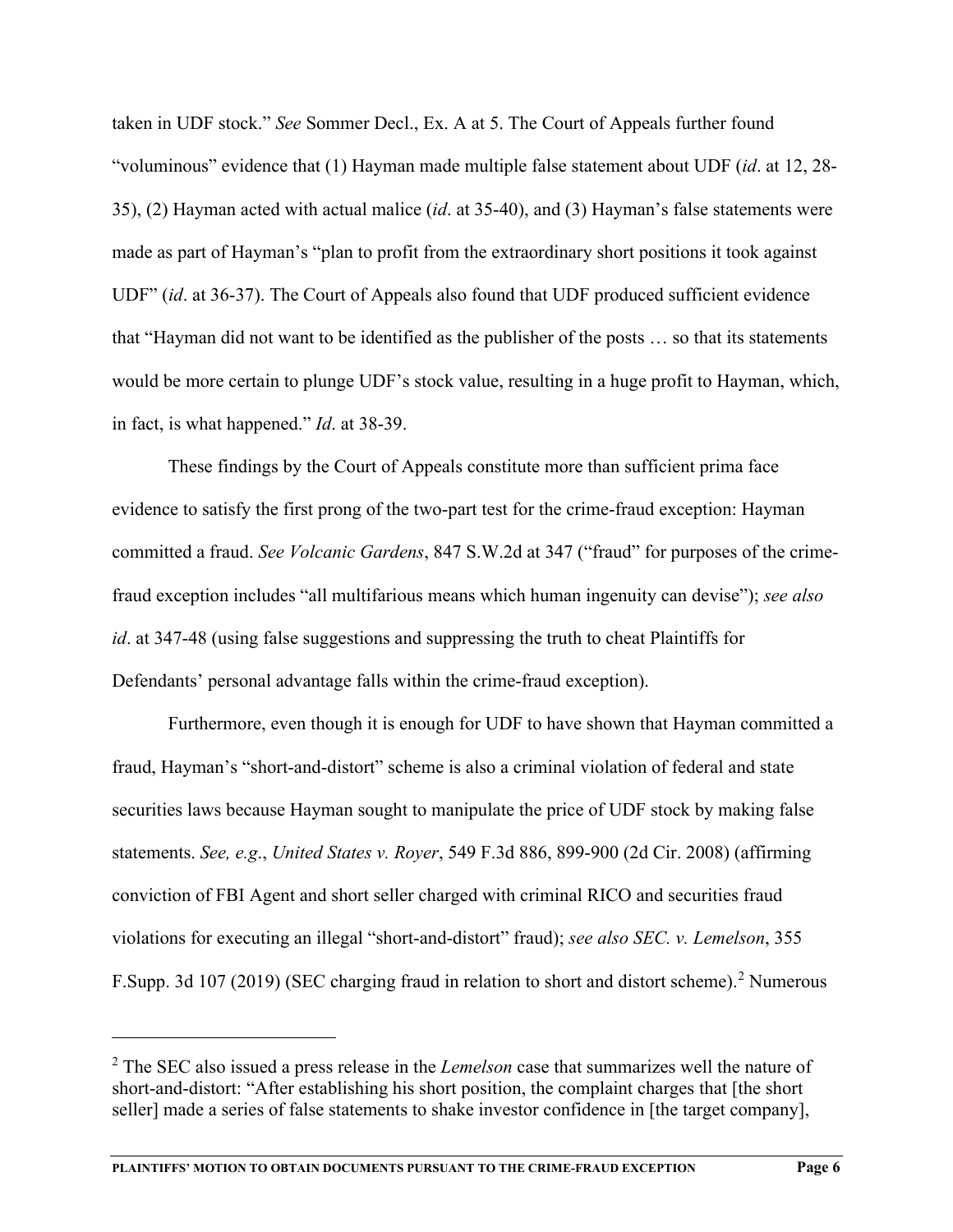investor watchdog websites also describe "short and distort" fraud schemes as "obviously extremely illegal" and a scheme that "constitutes securities fraud." Sommer Decl., Exs. 1-3.

The federal government prosecutes short sellers who conduct "short-and-distort" schemes under the federal securities fraud laws.<sup>[3](#page-10-0)</sup> For example, the Department of Justice recently convicted a fraudster named Barry Minkow for violating Title 18 U.S.C. § 371 (conspiracy to defraud) for conducting an illegal "short and distort" fraud scheme involving public misrepresentations regarding a land development business conducted by Lennar Corporation, a home builder. Sommer Decl., Exs. 4-5. In addition, Hayman's conduct also violates state fraud statutes, including Texas Securities Act 581-29(C)(1), which prohibits the use of fraud or fraudulent practices in connection with the sale or offer of securities, as well as Texas Penal Code § 32.32, which prohibits false statements to obtain property.

In sum, based on the Court of Appeals' opinion and the evidence submitted herein, UDF has more than satisfied the requirement to show a prima facie case of Hayman's criminal or fraudulent conduct.

# **C. Part Two: Each of the documents Hayman withheld is related to its criminal and fraudulent "short-and-distort" scheme.**

Each document Hayman alleges is protected from disclosure by the attorney-client

privilege or the attorney work product doctrine has some nexus to Hayman's criminal and

lower its stock price, and increase the value of his position." https://www.sec.gov/litigation/litreleases/2018/lr24267.htm.

<span id="page-10-0"></span><sup>3</sup> An illegal short and distort fraud scheme typically violates a host of federal securities fraud laws designed to protect innocent investors from illegal market manipulation schemes, including Title 18 U.S.C. § 1348 (Securities Fraud); Title 18 U.S.C. § 1349 (Conspiracy to Commit Securities Fraud); Title 18 U.S.C. § 1341 (Mail Fraud); Title 18 U.S.C. § 1343 (Wire Fraud); Title 18 U.S.C. § 371 (Conspiracy to Defraud); Title 18 U.S.C. § 1962 (Criminal RICO); and Title 15 U.S.C. § 78j (Securities Fraud). *See United States v. Royer*, 549 F.3d 886 (2d Cir. 2008) (affirmed conviction of defendants charged with criminal RICO, securities fraud, and wire fraud related to the execution of a short and distort scheme).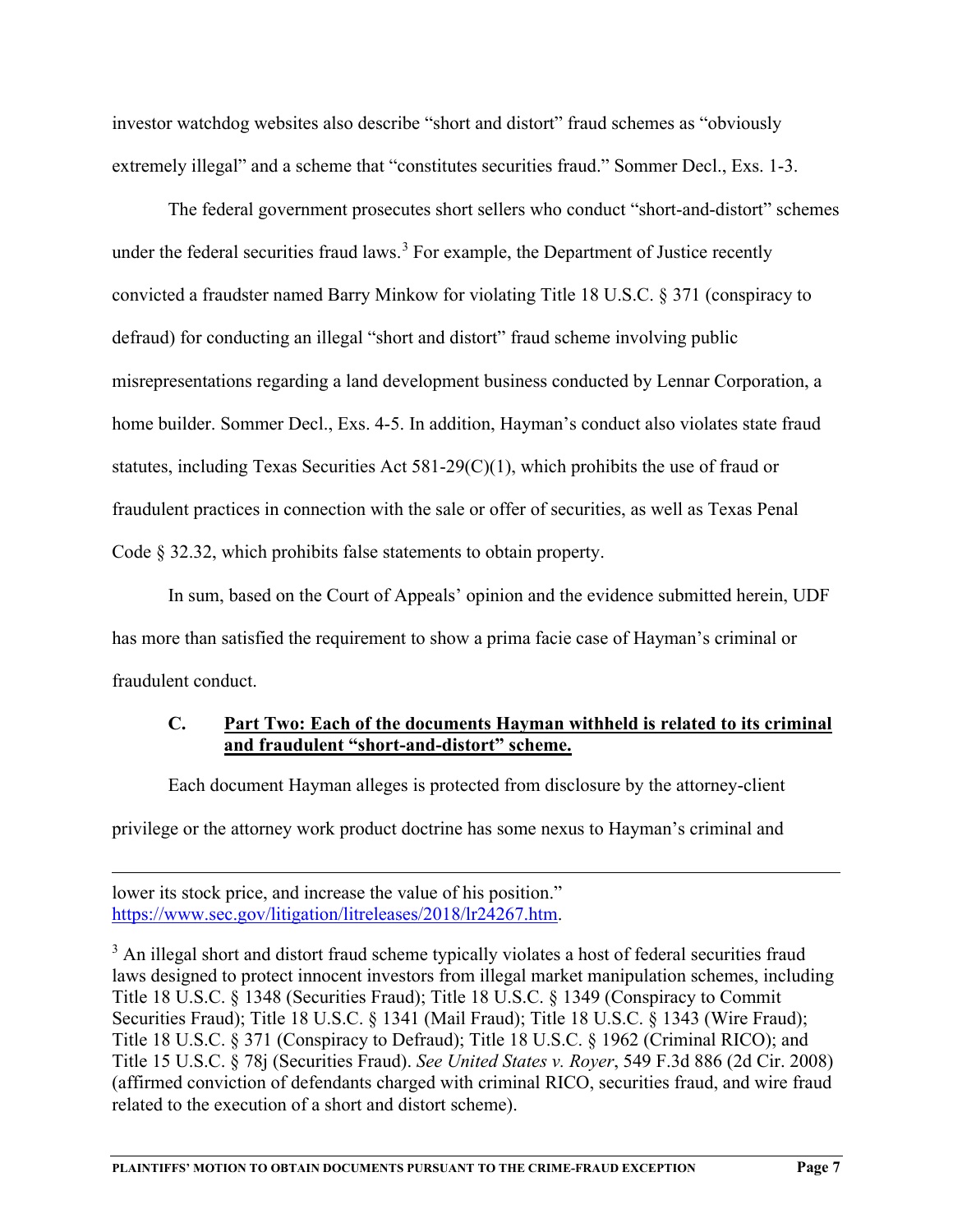fraudulent "short-and-distort" scheme. *See Granada Corp.*, 844 S.W.2d at 227; *see also In re JDN Real Estate-McKinney L.P.*, 211 S.W.3d 907, 924 (Tex. App.—Dallas 2006, no pet.) (explaining that there must be "a finding that a nexus exists between the privileged documents and the alleged fraud" and that the "nexus must be established for each privileged document"). The emails Hayman previously produced demonstrate that *all* of Hayman's communications about UDF relate to Hayman's illegal "short and distort" fraud scheme—Hayman had no discussions involving UDF between January 2015 and October 2016 other than discussions related to advancing the illegal "short and distort" fraud scheme. Sommer Decl., Ex. B. That makes sense because there is simply no other reason Hayman would be discussing UDF.

Hayman's plan was to build an enormous short position in UDF, as well as a plan to buy UDF's assets, and then collapse UDF with a false charge that it was a Ponzi scheme. Hayman's communications reflect the development of this plan, which came to fruition on December 10, 2015. Then, when UDF was damaged, but not fully collapsed, Hayman further implemented its plan of fraud by moving its false "Ponzi scheme" charge onto a glossy website. That website further harmed UDF. The subsequent communications involve Hayman's efforts to close out its position in UDF stock and reap the illicit profits. *See* Sommer Decl., Ex. A at 6-16, 35-39. Whether or not counsel knew it, Hayman's communications were made in connection with this plan of fraud and to further it, as Hayman had no other reason to discuss UDF.

Attached as Exhibit B to the Sommer Declaration is an Addendum to this motion that summarizes the existing evidence of Hayman's fraudulent scheme (which formed the basis for the Court of Appeals' Opinion). [4](#page-11-0) Attached as Exhibit C to the Sommer Declaration is a copy of

<span id="page-11-0"></span><sup>4</sup> Because Hayman's fraudulent scheme runs for more than 18 months, and covers over 300 documents, the summary is lengthy, which is why UDF is providing that detail in its Addendum.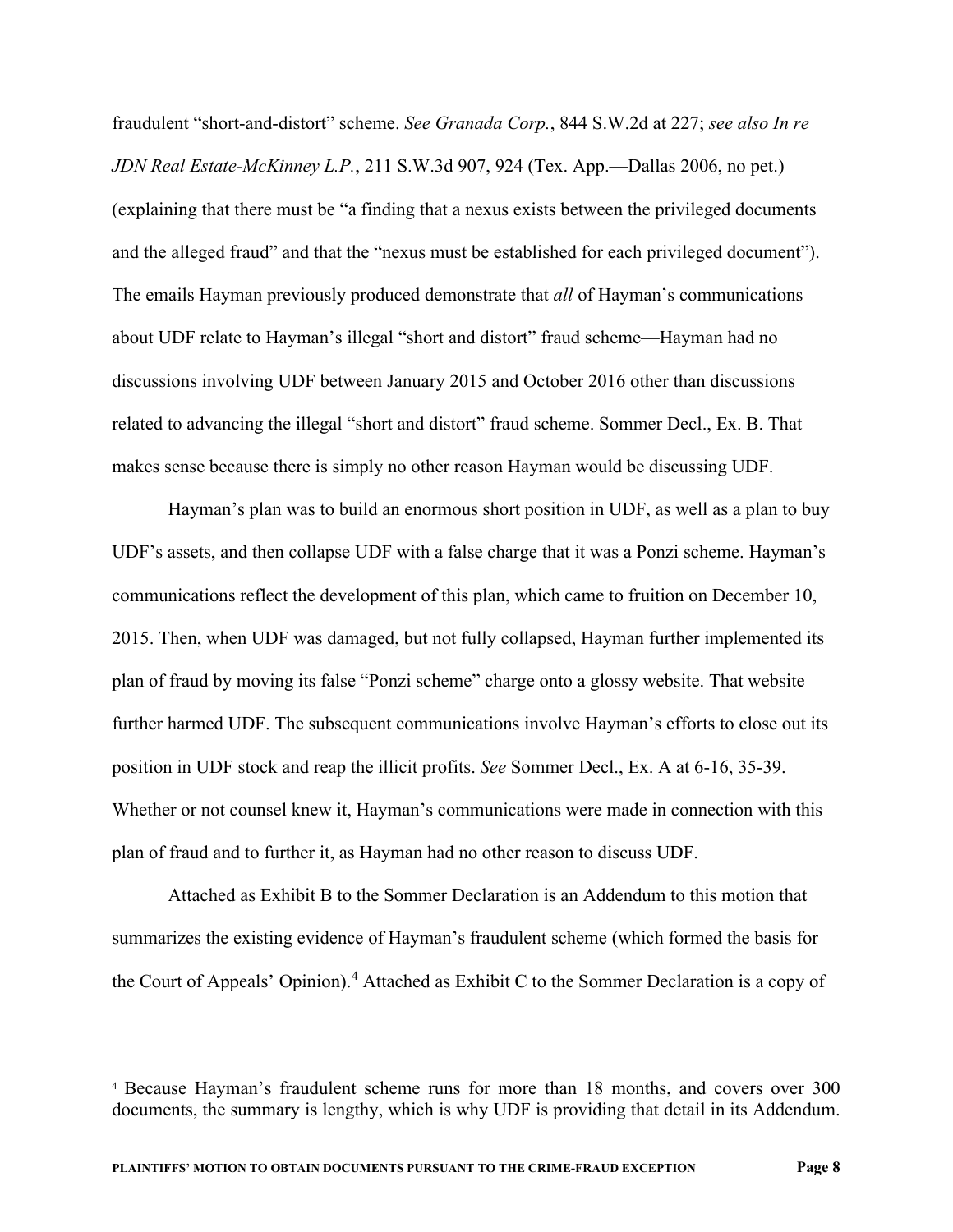Hayman's privilege log with another column added where UDF describes how the document Hayman withheld relates to this illegal "short and distort" fraud scheme. Collectively these two documents show that the crime fraud exception applies to every document on Hayman's privilege log.

When the Court reviews the emails *in camera*,<sup>[5](#page-12-0)</sup> the Court will see that they bear a nexus to Hayman's fraudulent short-and-distort scheme and occurred during the same time period of that scheme (January 2015 to October 2016). Sommer Decl., Ex. C.

Hayman's privilege log further shows that Hayman has suspicious clusters of "privileged" emails around critical events in its criminal and fraudulent "short-and-distort" scheme, thereby illustrating that these emails were in furtherance of that scheme. Hayman cannot claim privilege to avoid having to produce more damaging documents further establishing the nature and extent of this fraudulent scheme. These clusters are outlined below:

First, Hayman claims privilege over 42 emails in December 2015, when Hayman launched the phony "Ernest Poole" posts that the Court of Appeals found were part of the fraud (*see* Sommer Decl., Ex. A at 8-10, 38-39), and when Hayman had to react to the Street Watchdog Research report that the short seller who authored the post would face jail time. *See* Sommer Decl., Ex. B at 16-18, Ex. C, Nos. 52-92, 254, PRIV00134-266, PRIV01072.

Second, Hayman claims privilege over 113 emails from January 1, 2016 to February 26, 2016, when Hayman planned and then launched its UDFEXPOSED.COM media assault, which

This detail is being provides so that the Court has the relevant evidence to rule on each document.

<span id="page-12-0"></span><sup>5</sup> In analyzing step two of the crime-fraud exception analysis under *Granada Corp.* the Court is allowed to consider the information contained in the privileged documents at issue in making its determination. *See Freeman,* 820 S.W. 2d at 862.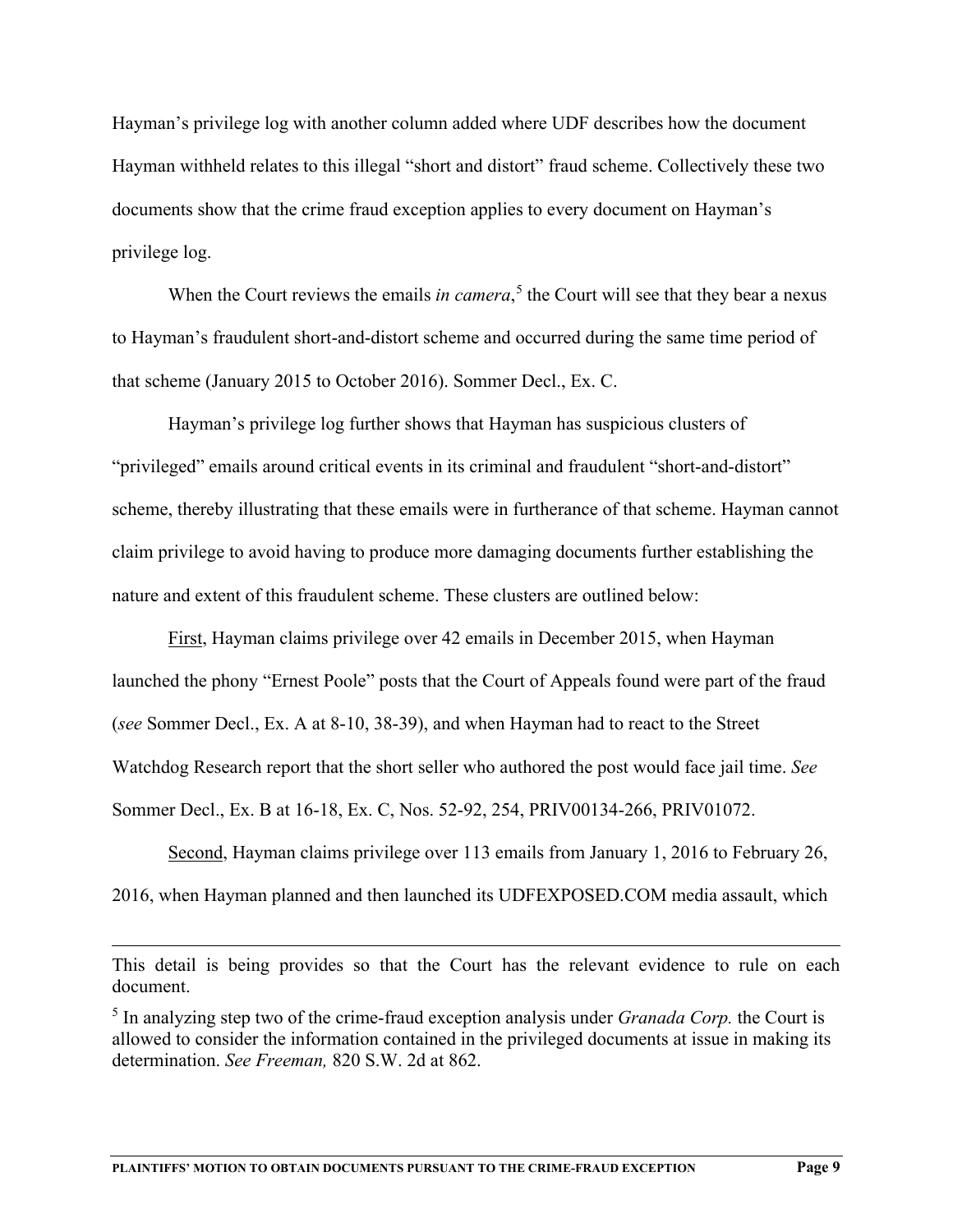the Court of Appeals also found was part of Hayman's fraud (*id.*, Ex. A at 11-12, 38-39), and when Hayman pressed the government to execute a search warrant at UDF based on its false Ponzi scheme accusations, which happened on February 18. *See* Sommer Decl., Ex. B at 22-23, Ex. C, Nos. 93-201, 254-57, PRIV00295-924, PRIV01072-1075.

Third, Hayman claims privilege over multiple emails between February 12, 2015 and March 20, 2015 (many not including an attorney) surrounding the creation and promotion of the false and misleading "UDF is a Ponzi-like Scheme" presentation, which the Court of Appeals also found was part of Hayman's fraud (*see id.*, Ex. A at 11-12, 38). *Id.*, Ex C, Nos. 1, 3-18, PRIV00001-002, PRIV00007-039. UDF believes the withheld documents will show Hayman sought "the assistance of an attorney [i.e., Chris Kirkpatrick] in order to make a false statement or statements of material fact … for personal advantage." *Volcanic Gardens*, 847 S.W.2d at 348. Indeed, in recent discovery responses, Hayman admitted that Kirkpatrick, an attorney who worked at Hayman and whose existence on internal communications forms the basis for many privilege log entries, assisted in generating content for the fraudulent posts. Sommer Decl., Ex. 100 at 11-12. Furthermore, Kirkpatrick was a fundamental player in Hayman's efforts to get the government to take action against UDF, which was also a part of the criminal and fraudulent "short-and-distort" scheme. Sommer Decl., Ex. B at 5-6, 8.

Fourth, Hayman claims privilege over emails with its lawyers at Cahill Gordon, including many emails between December 10, 2015 and February 4, 2016. Hayman used Cahill to help cover up his prior crimes,<sup>[6](#page-13-0)</sup> and the scheme also continued. Subsequent to Hayman's December

<span id="page-13-0"></span><sup>&</sup>lt;sup>6</sup> Discussions with counsel related to the cover up and continued execution of an ongoing fraud scheme are not privileged, even though criminal prosecution and/or civil litigation might be on the horizon following the public disclosure of the fraud scheme. *See In Re Nat. Gas Pipeline Co. of Am.,* 2000 WL 1644361 at \*2-3 (Tex. App.—Amarillo Nov. 2, 2000, no pet.) (not designated for publication) (crime-fraud exception applied where documents related to after-the-fact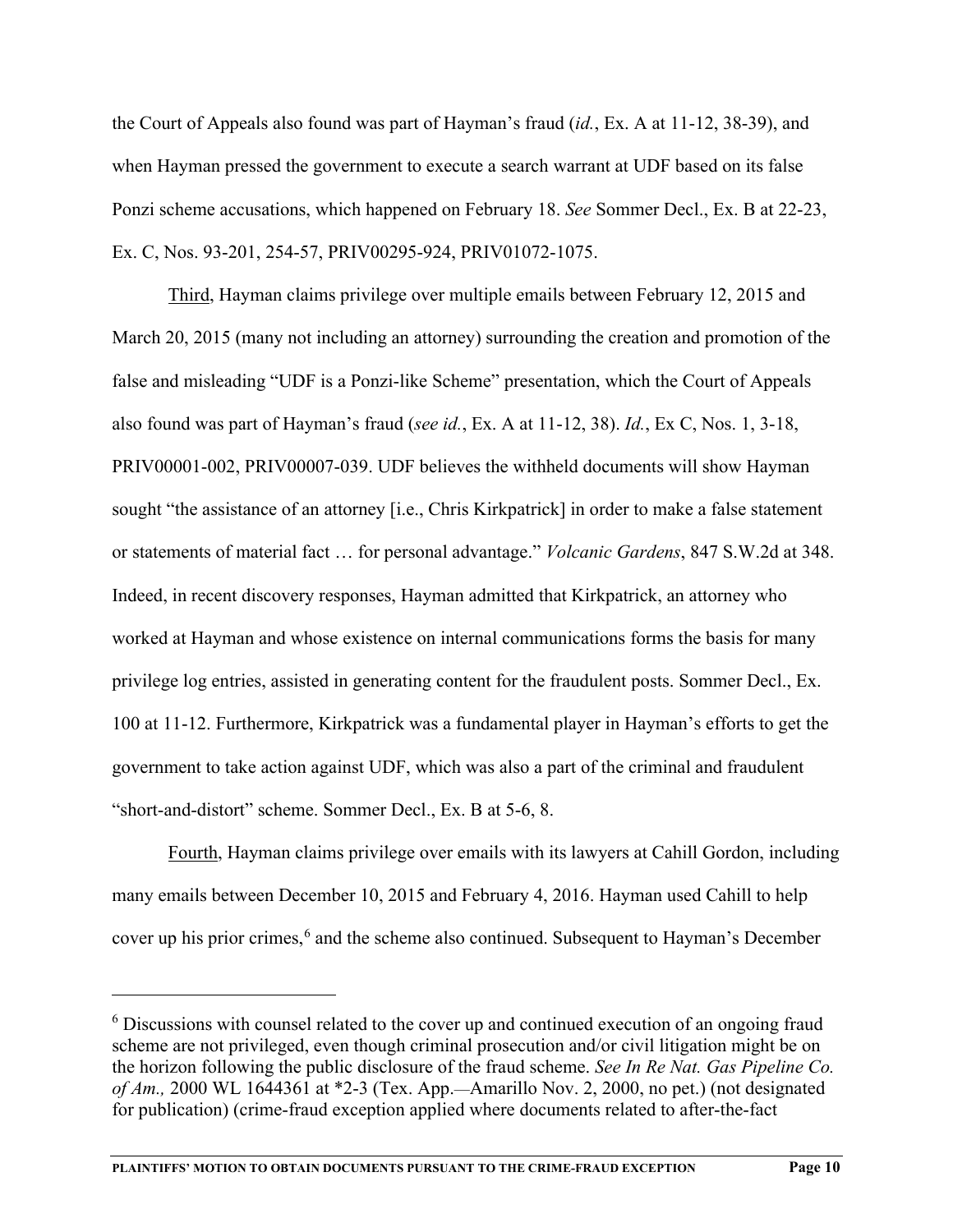10, 2015 post attacking UDF as a Ponzi scheme and an article published by *Street Watchdog Research* the next day suggesting the anonymous short sellers would end up in jail, Hayman retained two lawyers at the law firm of Cahill & Gordon, Sean Tonolli and Landis Best. According to their website biographies, Tonolli is a "former federal prosecutor" whose focus is "on white-collar criminal defense"; Landis Best is a general commercial litigator who identified her first practice area as "securities litigation."

Having made anonymous statements about UDF on December 10, 2015 that caused its stock price to drop 50% in two days, Hayman's retention of criminal and securities fraud defense lawyers at Cahill Gordon shows that Hayman was planning to continue (and indeed, amplify) its market manipulation scheme of fraud with an eye towards trying to exculpate itself from liability, i.e., adding a disclaimer purporting to deny any intent to manipulate the market while at the same time planning to publish an inflammatory website, UDFEXPOSED.COM, that was intended to manipulate the market by blaring in large headlines that UDF's business was a Ponzi scheme. Hayman did not refrain from its continuing course of fraud that began with the anonymous posts on Harvest.com;<sup>[7](#page-14-0)</sup> it merely added more lawyers to aid in perpetuating the

conversations between counsel and oil pipeline company executives following executives' prior determination that pipeline company was trespassing on landowner's property).

<span id="page-14-0"></span> $<sup>7</sup>$  The SEC has consistently stated that such anonymous posts are fraudulent because innocent</sup> investors get duped by the false and misleading information. *SEC v. Curshen*, 372 F. Appx. 872, 875 (10th Cir. 2010) (court agrees with SEC argument that the defendant's failure to disclose the fact that he was being compensated for promoting the stock makes all of his statements per se misleading because a reasonable investor would consider his compensation as bearing on his objectivity); *SEC v. Contrarian Press, LLC*, No. 16-CV-6964 (VSB), 2019 WL 1172268, at \*5 (S.D.N.Y. Mar. 13, 2019) (same); *SEC v. Saltsman*, No. 07CV4370NGGRML, 2016 WL 4136829 (E.D.N.Y. Aug. 2, 2016) (same); *see also In re Credit Suisse First Bos. Corp. Sec. Litig.*, No. 97 CIV. 4760 (JGK), 1998 WL 734365 (S.D.N.Y. Oct. 20, 1998) (defendants failure to disclose their short position in report on a stock held to be material to investors due to defendants' self-interest in the stock). Knowing the true identity of the author of either positive or negative information about a stock is material information to investors because it allows the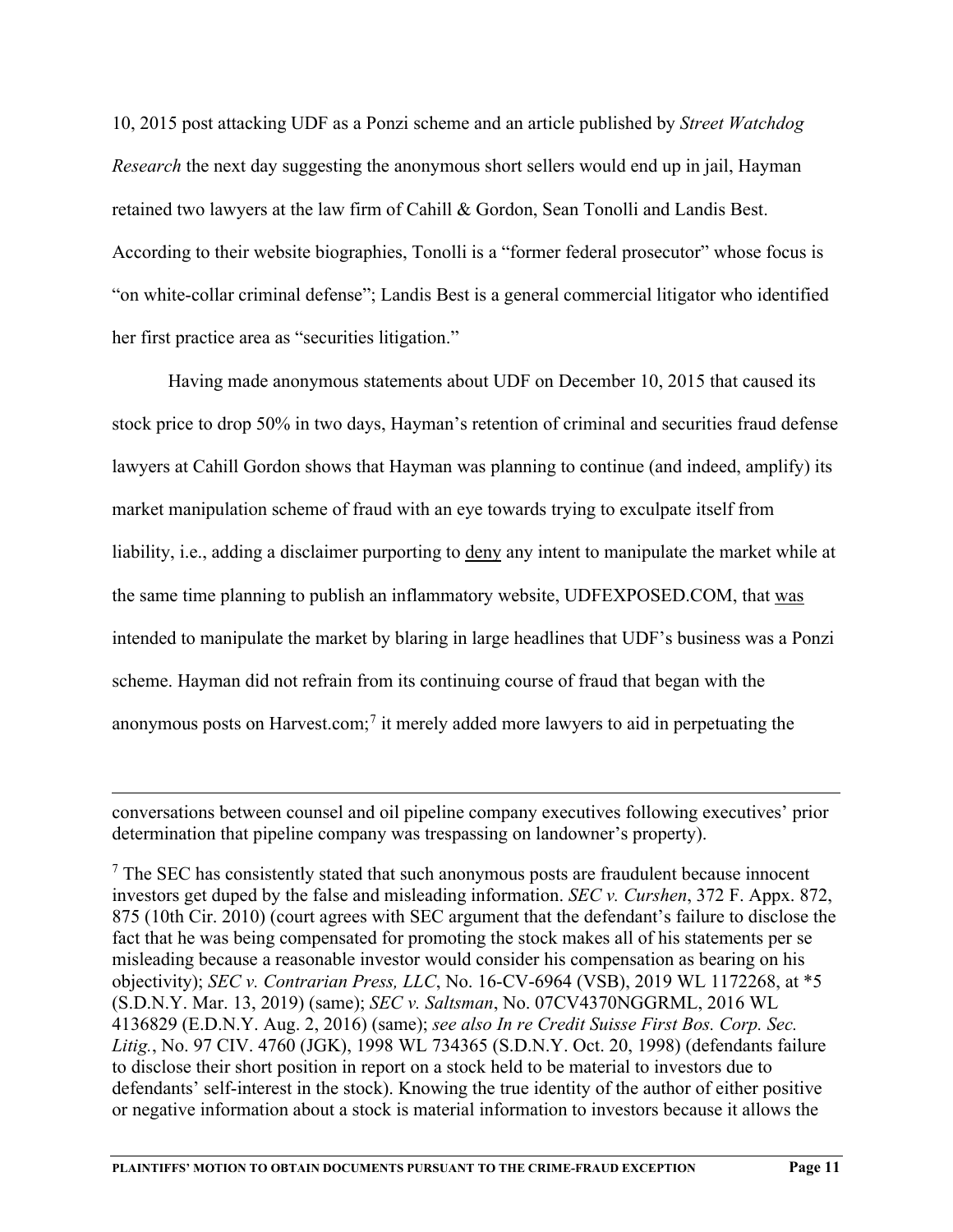scheme via its subsequent website, UDFEXPOSED.COM. But crimes and frauds cannot be disclaimed, and Cahill Gordon's assistance in setting up the website, with all of its manipulative falsehoods, cannot be privileged.

Hayman alleges it consulted Cahill Gordon in connection with the creation of UDFEXPOSED.COM on February 4, 2016. Sommer Decl., Ex. 99 (Bass Aff., ¶ 25). Notably, that website contains a disclaimer of liability that was not contained in Hayman's original, anonymous internet post on December 10, 2015. As testified to by Kyle Bass in paragraph 29 of his affidavit, the website contained a disclaimer which reads: "Although Hayman believes the statements it makes in the Website are substantially accurate in all material respects and do not omit to state material facts necessary to make those statements not misleading, Hayman makes no representation or warranty, express or implied, as to the accuracy or completeness of those statements or any other written or oral communication it makes with respect to UDF or any other companies or persons mentioned, and Hayman expressly disclaims any liability relating to those statements or communications (or any inaccuracies or omissions therein)." By way of comparison, Rule 10b-5, which is the prime basis for liability under the federal securities laws, makes it illegal "to make any untrue statement of a material fact or to omit to state a material fact necessary in order to make the statements made, in the light of the circumstances under which they were made, not misleading." 17 CFR 240.10b-5. Thus, it appears that Hayman sought legal advice as part of a fraudulent scheme to have it both ways: intentionally misrepresenting UDF's business and financial position while at the same time trying to avoid potential liability for

investors to accurately assess the bias and credibility of the author before making a trading decision.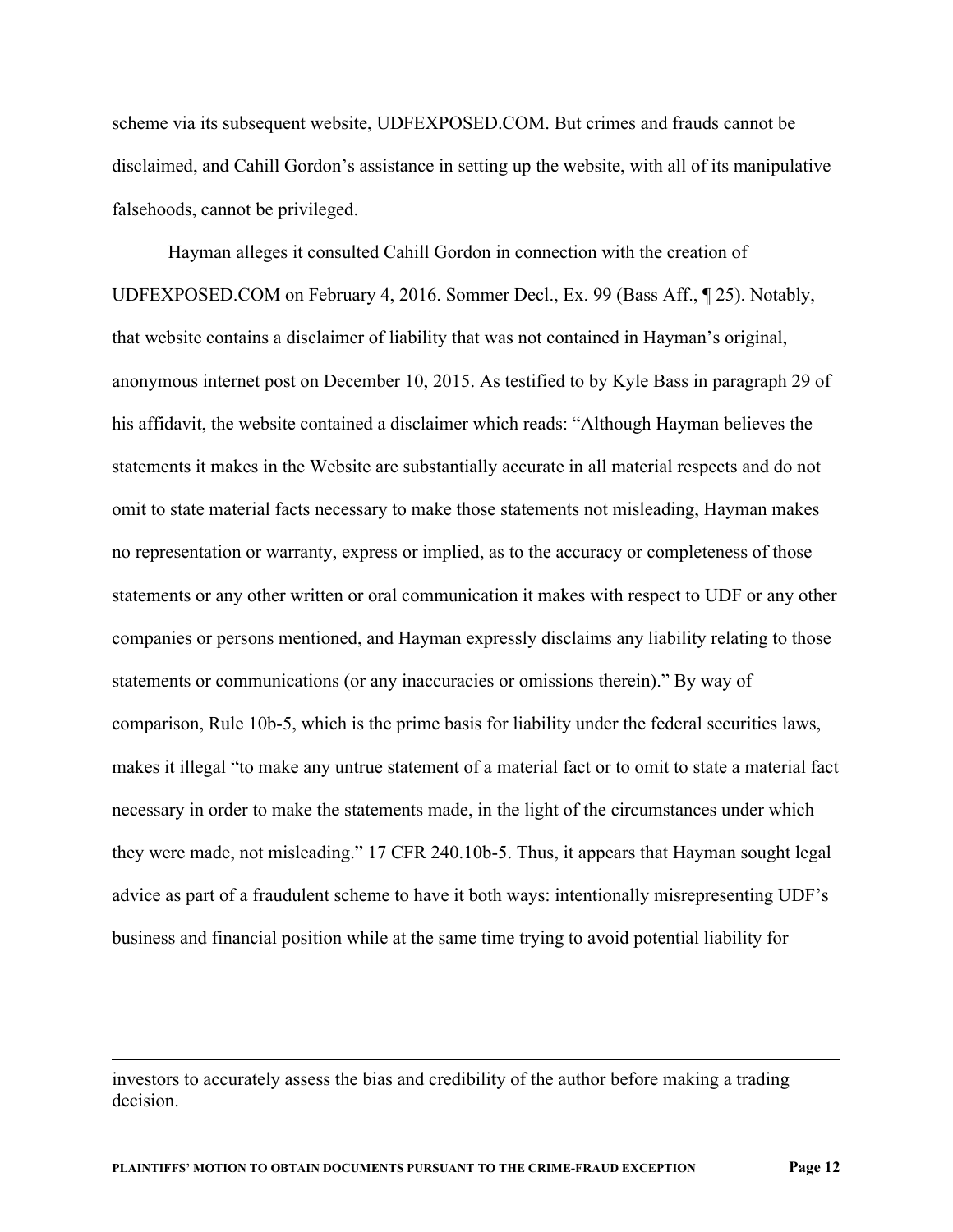market manipulation based on false statements about UDF being a Ponzi scheme that it planned to use on February 4, 2016, when the Ponzi scheme lie was reposted on UDFEXPOSED.COM.<sup>[8](#page-16-0)</sup>

Fifth, Hayman claims privilege over a series of emails from June 19, 2015 through June 24, 2015, the exact time period Hayman was providing false and misleading information to the government as part of Hayman's scheme and shorting UDF stock based upon the inside information they extracted from the government about its investigation of UDF. *See* Sommer Decl., Ex. C, Nos. 25-27, PRIV00057-063; *see also id.*, Ex. B at 7.

Sixth, Hayman claims privilege over a series of emails reflecting internal and external communications on August 19, 2015, immediately after Hayman had provided a false and misleading presentation to the government as part of Hayman's scheme. Sommer Decl., Ex. 23. The allegedly privileged documents include an unusual external email to/from "Blake Doyle@heightll." Peter Hans, the co-founder and CEO of Harvest Exchange, is also a founder of Height Capital. Hans played an active role in helping Hayman provide false information to innocent investors in early December 2015 related to the phony "Ernest Poole" posts that the Court of Appeals found were part of the fraud (*see* Sommer Decl., Ex. A at 38-39) and lied to the media to cover for Bass. *See* Sommer Decl., Ex. C, Nos. 28-29, PRIV00064-070; *see also id.*, Ex. B at 14-15.

Seventh, Hayman claims privilege over 7 emails in September 2015 when Hayman was increasing its short position following meetings with the government and plotting to interfere with UDF's auditor, Whitley Penn as part of Hayman's scheme. *See* Sommer Decl., Ex. C. at Nos. 30-36, PRIV00071-094.

<span id="page-16-0"></span><sup>&</sup>lt;sup>8</sup> For the crime fraud exception "the attorney need not be aware his services were obtained to further the commission of a crime or fraud by the client." *Rodriguez v. MumboJumbo, L.L.C.*,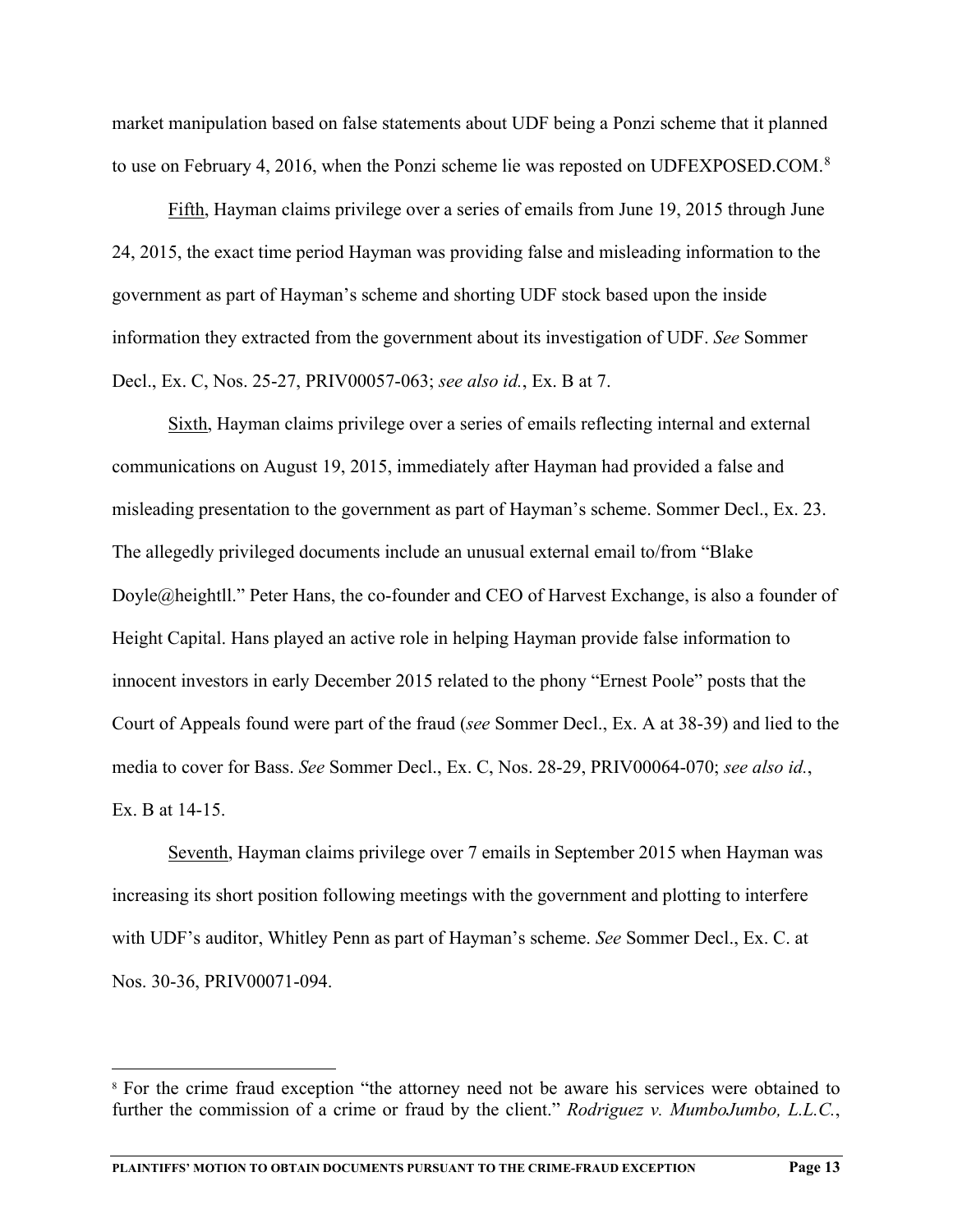Eighth, Hayman claims privilege over 15 emails in November 2015 when Hayman had to reassess its strategy because there was no government "event" in October 2015, UDF III and IV had released their financial statements for 3Q15, and the carrying cost of Hayman's short position was about to exceed \$10 million. *See* Sommer Decl., Ex. C at Nos. 37-51, PRIV00095- 133; *see also id.*, Ex. B at 10-12.

Ninth, Hayman claims privilege over virtually all of their internal emails during the Spring/Summer of 2016, including numerous external communications with its public relations firm Edelman. Edelman's role was to help produce and promote Hayman's fraudulent content. Sommer Decl., Ex. C, Nos. 209-10, 222-23, 258-63, 266-300, 314-15, 317-18, PRIV01076- 1092, PRIV01104-1111, PRIV1141-1146, PRIV1168-1235, PRIV952-953, 983, 987, PRIV1441-1453, PRIV1473-1479; *see also id.*, Ex. B at 23-25.

Tenth, Hayman claims privilege over numerous internal and external emails, many with Edelman, in October 2016 when Nasdaq delisted UDF and trading resumed on the OTC stock exchange, something Hayman also worked to influence as part of its scheme to close out its short position and profit. Sommer Decl., Ex. C at Nos. 195-201, 206; *see also id.*, Ex. B at 23-25.

In conclusion, UDF has demonstrated a prima facie case that all of the documents on Hayman's privilege log relate to and have a nexus with Hayman's criminal and fraudulent scheme against UDF. *Granada Corp,* 844 S.W.2d at 227; *Freeman*, 820 S.W.2d at 861-62.

#### **III. CONCLUSION**

As part of its efforts to profit at UDF's expense, Hayman engaged in criminal and fraudulent conduct that violated numerous federal and state laws. Based on the overwhelming evidence of Hayman's criminal and fraudulent conduct, as well as the lack of any other

<sup>347</sup> S.W.3d 924, 927 (Tex. App. 2011). The Court need only find Hayman sought to use Cahill to cover up or further its fraud. *Id*.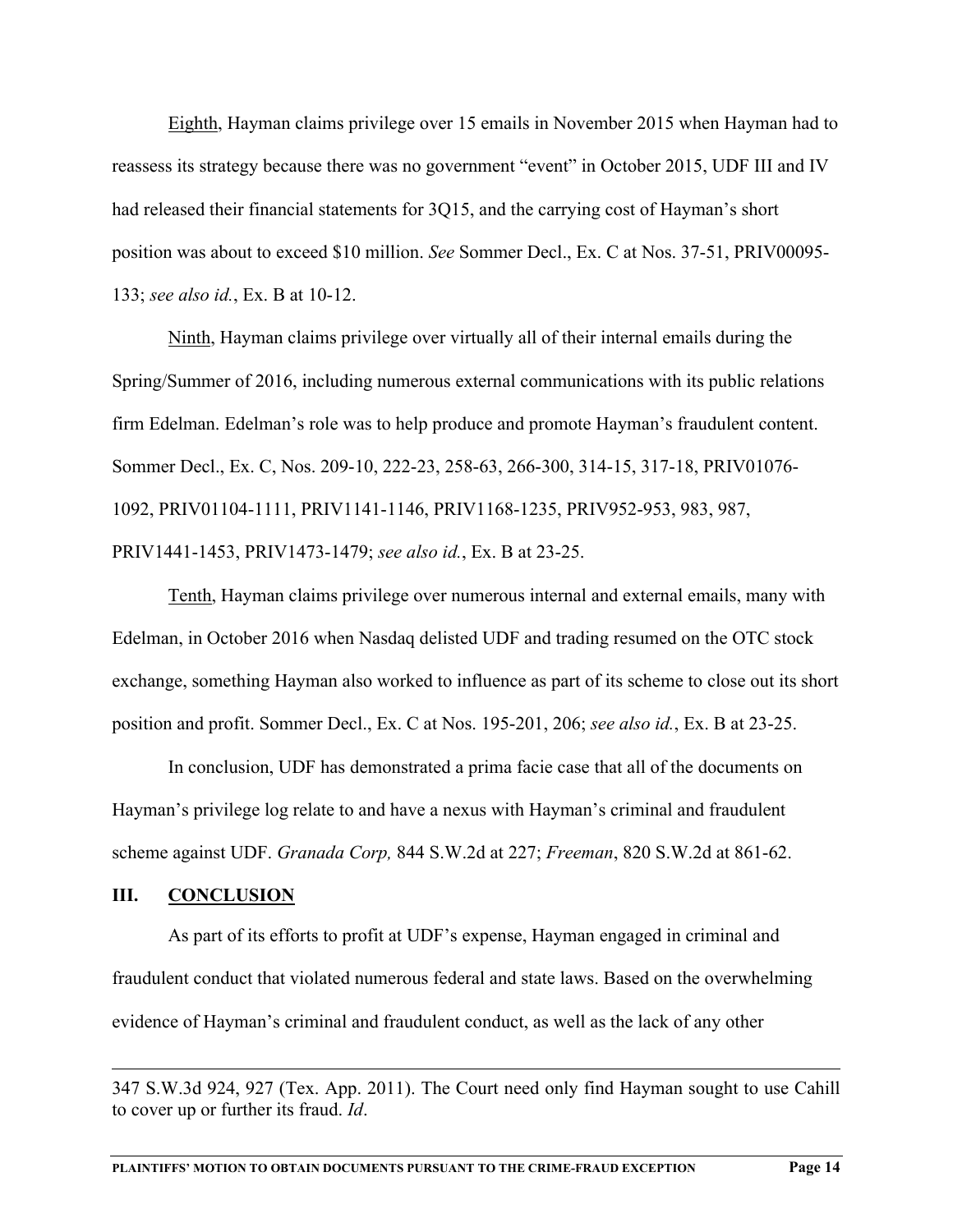legitimate reason for Hayman to be discussing UDF, all of the emails on Hayman's privilege log are discoverable under the crime-fraud exception. No reported case in Texas has ever possessed so compelling a combination of facts as UDF has established here: (1) the Court of Appeals has already found that UDF has established a prima facie case that Hayman intentionally spread false and misleading information about UDF to gain a personal advantage, (2) the limited documents Hayman has already produced confirm that Hayman perpetrated a criminal and fraudulent scheme against UDF; (3) Hayman's criminal and fraudulent scheme spans the entire time frame covered by the withheld emails identified on Hayman's privilege log; and (4) Hayman had no reason to discuss UDF with its attorneys, its public relations firm, or any of the other parties identified on its privilege log outside of this criminal and fraudulent scheme. This Court should thus find that the crime-fraud exception applies here and order Hayman to produce all documents on its privilege log to UDF.

DATED: June 2, 2020 Respectfully submitted,

By: */s/ Ellen A. Cirangle* Ellen A. Cirangle CA Bar No. 164188 ecirangle@lubinolson.com (admitted pro hac vice) Jonathan E. Sommer State Bar No. 24002974 jsommer@lubinolson.com Kyle A. Withers CA Bar No. 269459 kwithers@lubinolson.com (admitted pro hac vice)

LUBIN OLSON & NIEWIADOMSKI LLP Transamerica Pyramid 600 Montgomery Street, 14th Floor San Francisco, California 94111 Telephone: (415) 981-0550 Facsimile: (415) 981-4343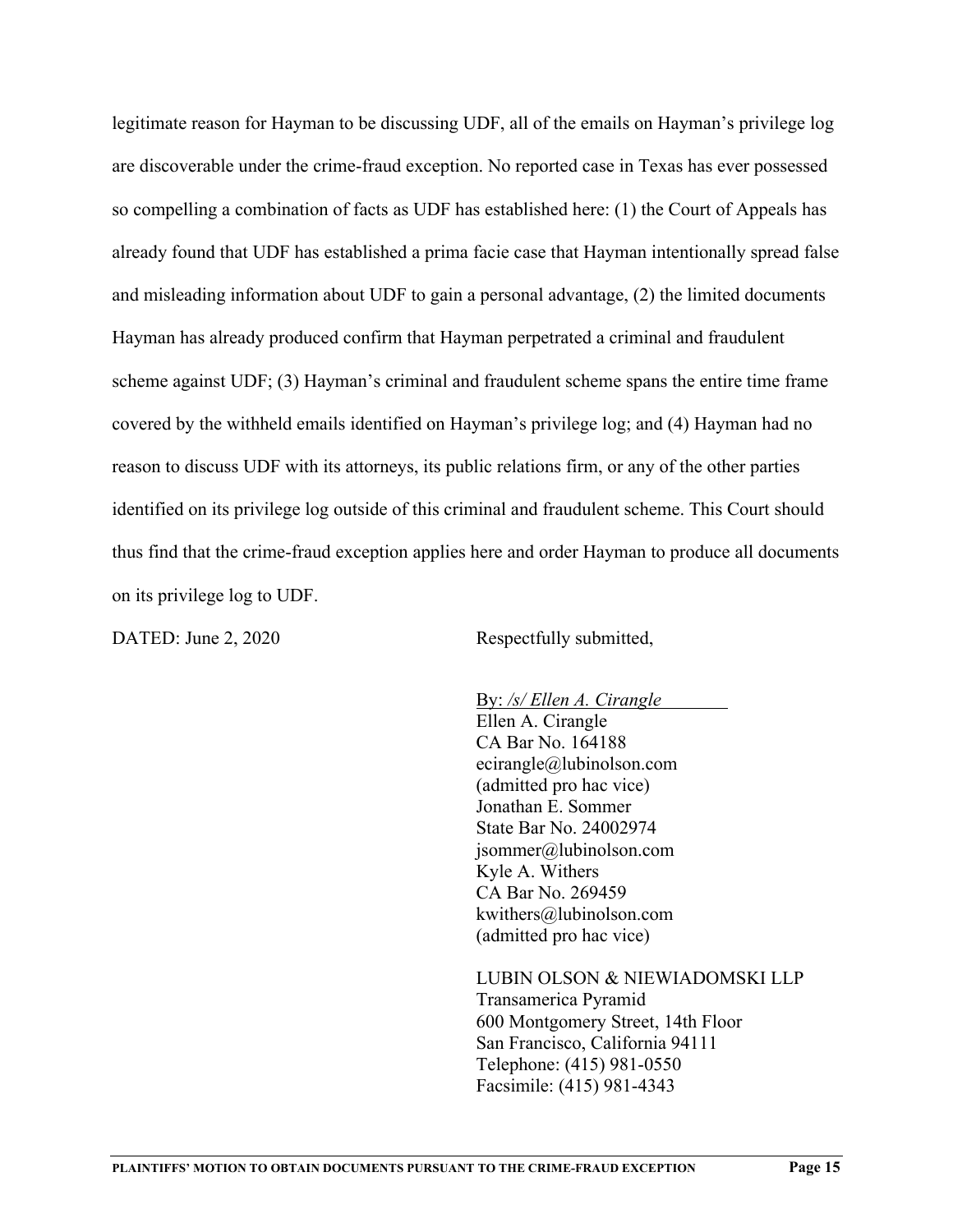Leland C. de la Garza State Bar No. 05646600 ldelagarza@hallettperrin.com Stewart H. Thomas State Bar No. 19868950 sthomas@hallettperrin.com Elizabeth A. Fitch State Bar No. 24075777 Joshua C. Rovelli State Bar No. 24110301

HALLETT & PERRIN, P.C. 1445 Ross Avenue, Suite 2400 Dallas, Texas 75202 Telephone: (214) 953-0053 Facsimile: (214) 922-4142

#### **ATTORNEYS FOR PLAINTIFFS**

## **CERTIFICATE OF CONFERENCE**

I hereby certify that, on this 2nd day of June, 2020, I contacted counsel for Defendants to discuss the items presented in this Motion, and counsel for Defendants indicated that they are opposed to this Motion.

> */s/ Jonathan E. Sommer \_\_\_\_\_* Jonathan E. Sommer

## **CERTIFICATE OF SERVICE**

I hereby certify that, on this 2nd day of June, 2020, a true and correct copy of the above and foregoing document has been served in accordance with the Texas Rules of Civil Procedure on the following counsel of record:

Cole B. Ramey Karly Rodine Patrick J. Carew Raymond T. Fischer Kilpatrick Townsend & Stockton LLP 2001 Ross Avenue, Suite 4400 Dallas, Texas 75201

> */s/ Jonathan E. Sommer* Jonathan E. Sommer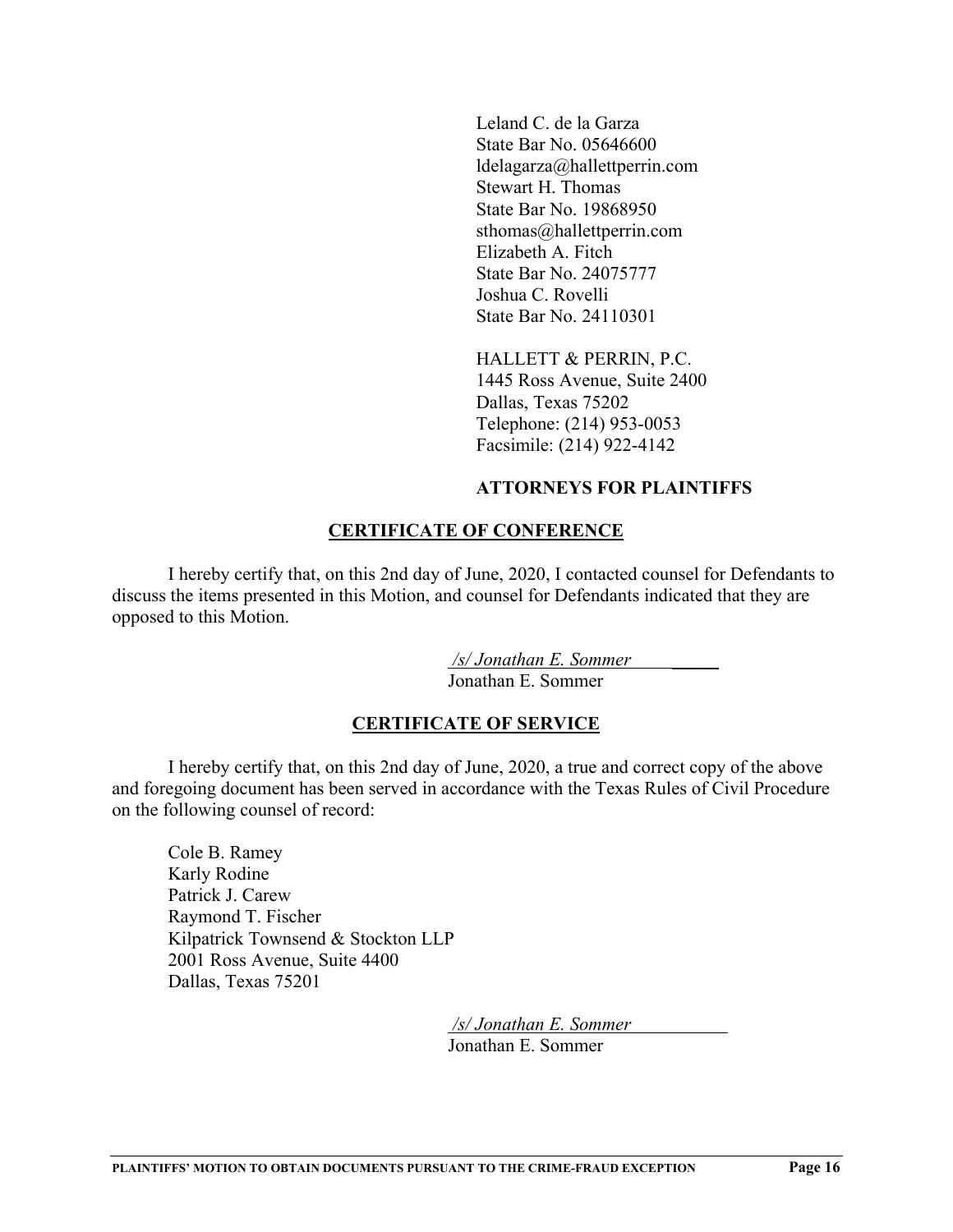# **Automated Certificate of eService**

This automated certificate of service was created by the efiling system. The filer served this document via email generated by the efiling system on the date and to the persons listed below. The rules governing certificates of service have not changed. Filers must still provide a certificate of service that complies with all applicable rules.

Gloria Beasley on behalf of Jonathan Sommer Bar No. 24002974 gbeasley@lubinolson.com Envelope ID: 43422289 Status as of 06/03/2020 09:05:56 AM -05:00

Associated Case Party: UNITED DEVELOPMENT FUNDING II, L.P, A DELAWARE LIMITED PARTNERSHIP

| <b>Name</b>             | <b>BarNumber</b> | Email                        | <b>TimestampSubmitted</b> | <b>Status</b> |
|-------------------------|------------------|------------------------------|---------------------------|---------------|
| Leland C.de la Garza    |                  | Idelagarza@hallettperrin.com | 6/2/2020 5:36:41 PM       | <b>SENT</b>   |
| <b>Stewart H.Thomas</b> |                  | sthomas@hallettperrin.com    | 6/2/2020 5:36:41 PM       | <b>SENT</b>   |
| Elizabeth A.Fitch       |                  | efitch@hallettperrin.com     | 6/2/2020 5:36:41 PM       | <b>SENT</b>   |
| Joshua C.Rovelli        |                  | jrovelli@hallettperrin.com   | 6/2/2020 5:36:41 PM       | <b>SENT</b>   |

Associated Case Party: HAYMAN CAPITAL MANAGEMENT, L.P.

| <b>Name</b>          | <b>BarNumber</b> | Email                           | <b>TimestampSubmitted</b> | <b>Status</b> |
|----------------------|------------------|---------------------------------|---------------------------|---------------|
| Cole B.Ramey         |                  | cramey@kilpatricktownsend.com   | 6/2/2020 5:36:41 PM       | <b>SENT</b>   |
| Karly Rodine         |                  | krodine@kilpatricktownsend.com  | 6/2/2020 5:36:41 PM       | <b>SENT</b>   |
| Raymond T.Fischer    |                  | rfischer@kilpatricktownsend.com | 6/2/2020 5:36:41 PM       | <b>SENT</b>   |
| <b>Patrick Carew</b> |                  | pcarew@kilpatricktownsend.com   | 6/2/2020 5:36:41 PM       | <b>SENT</b>   |

## Case Contacts

| Name                        |
|-----------------------------|
| Jim Bradbury                |
| John Wander                 |
| <b>Richard KentPiacenti</b> |
| Karly Rodine                |
| <b>Courtney CoxSmith</b>    |
| <b>JOSEPH M.COX</b>         |
| <b>Lindsey Pryor</b>        |
| Cole B.Ramey                |